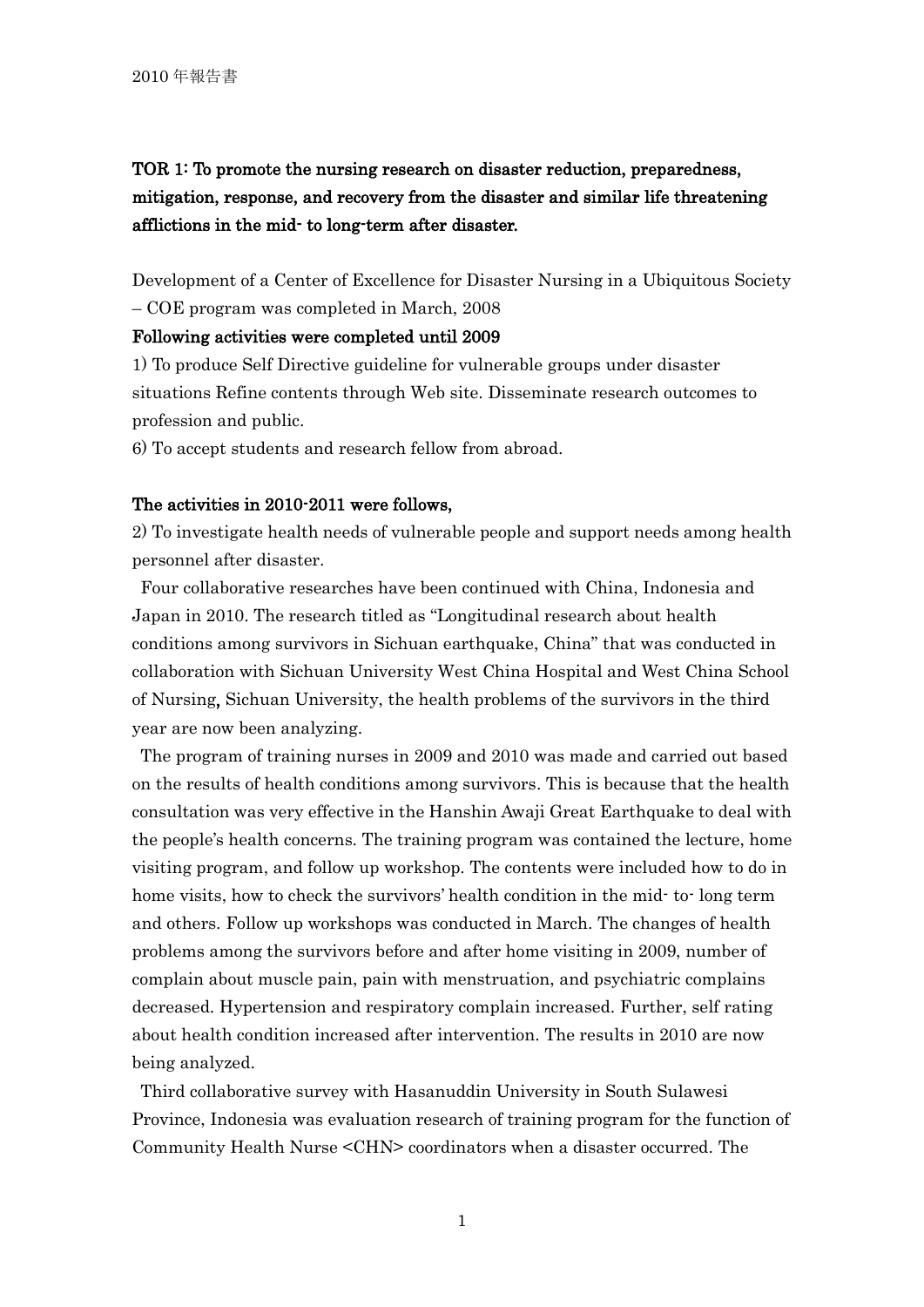training and workshop of disaster nursing for CHN coordinators was conducted for three day in 2009. After training, the monitoring of the CHN coordinators activities where disaster occurred has been continued for this year, 2010. During period, the disasters such as flood and Landslip occurred at six areas in the province. The CHN coordinators played their function by doing first-aid activities, helping evacuation, coordinating health service, and delivering supplies. The data collections has been continuing at disaster stricken area in South Sulawesi Province.

Fourthly, the collaborative research with other Japanese universities is being carried out. The theme is "Developing framework of disaster preparedness in nursing". It is funded by the Ministry of Education, Culture, Sports, Science and Technology in Japan. The framework of disaster preparedness is developed. Four dimensions: care provision with 122 items, nursing administration with 132 items, nursing education with 90 items, and nursing research with 77 items were found. Modifications for reducing total items will be remained as future research.

 $3)$  To participate the  $16<sup>th</sup>$  anniversary investigation after Great Hanshin-Awaji earthquake at prefecture in 2011. The main theme was 'Lessons learned from disaster' were held in the 16th anniversary after Great Hanshin-Awaji earthquake in 17th of January, 2011.

#### 4) To disseminate the research findings

In corporation with WHO-WPRO, WHO-PAHO, and requests from educational institutions, the guidelines developed by our institute were released on the website not only in English but also in French to support the local nurses in Haiti and Chile earthquake. At the Great East Japan Earthquake on 11t of March 2011, the guidelines were delivered to not only health professionals but also people of other discipline and citizens, and utilized by them. Since the Earthquake was very big, as further task for next year, validation of the guidelines in relation with WHO-WPRO will be remained.

Dissemination of the research results to nursing professionals were done at the academic conference such as annual conference at Japan Society of Disaster Nursing in August , 2010 in Japan, ICN Conference in May, 2011 in Malta, and others. The research results also were released in our Web site.

2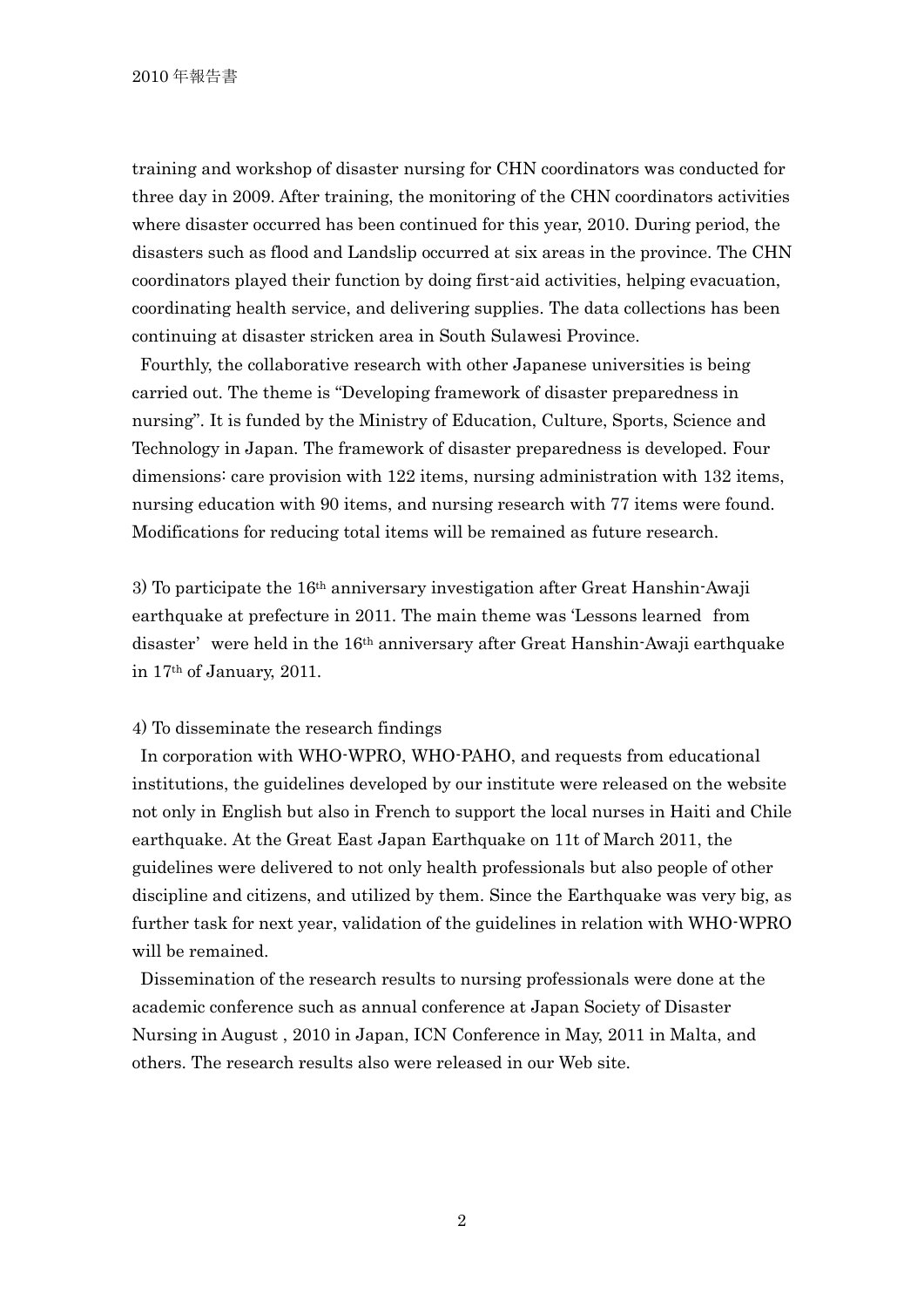TOR 2. To delineate the roles and competencies of nursing professionals involved in various phases of disasters: preparedness, mitigation, response, recovery, and health emergency management;

## Following activities were completed until 2009

1) To holding Workshops for Disaster Nursing Education

4) To develop the international support system for disaster education.

5) To formulate educational guidelines for nurses working in the area of pediatric

nursing, maternity nursing, gerontology nursing, and other nursing area

6) To formulate guidelines for proper Care of responders.

7) To Intervene mental health/EHA for nurses.

#### Activity in 2010-2011 was follows,

2) To accept students, research fellow and trainee from abroad

Two participants coming from China and Thailand joined one month training program in order to train disaster nursing coordinators. The program was provided in relation to JICA, WHO WPRO, and WHO Kobe center. The contents were the health condition of the survivors, social system about disaster time, nursing care in the mid- term to long –term, the education of disaster nursing, and others. The trainees developed their own action plans as to what the nurses should do when the disaster happened in their home country.

# TOR 3. Develop an effective national, regional and global network system for nursing and other health professionals involved in the health emergency management.

## Following activities were completed until 2009

2) To continuous mobilization of the system will accumulate the data for seeking new dimension of disaster nursing.

## Activities in 2010-2011 were follows,

1) To develop network system of nurses for disaster preparedness, mitigation and recovery has been developed in Japan.

As the first activity on the world level, the information on disaster nursing care was provided on our homepage for the Haiti in corporation with WHO-WPRO, and WHO-PAHO.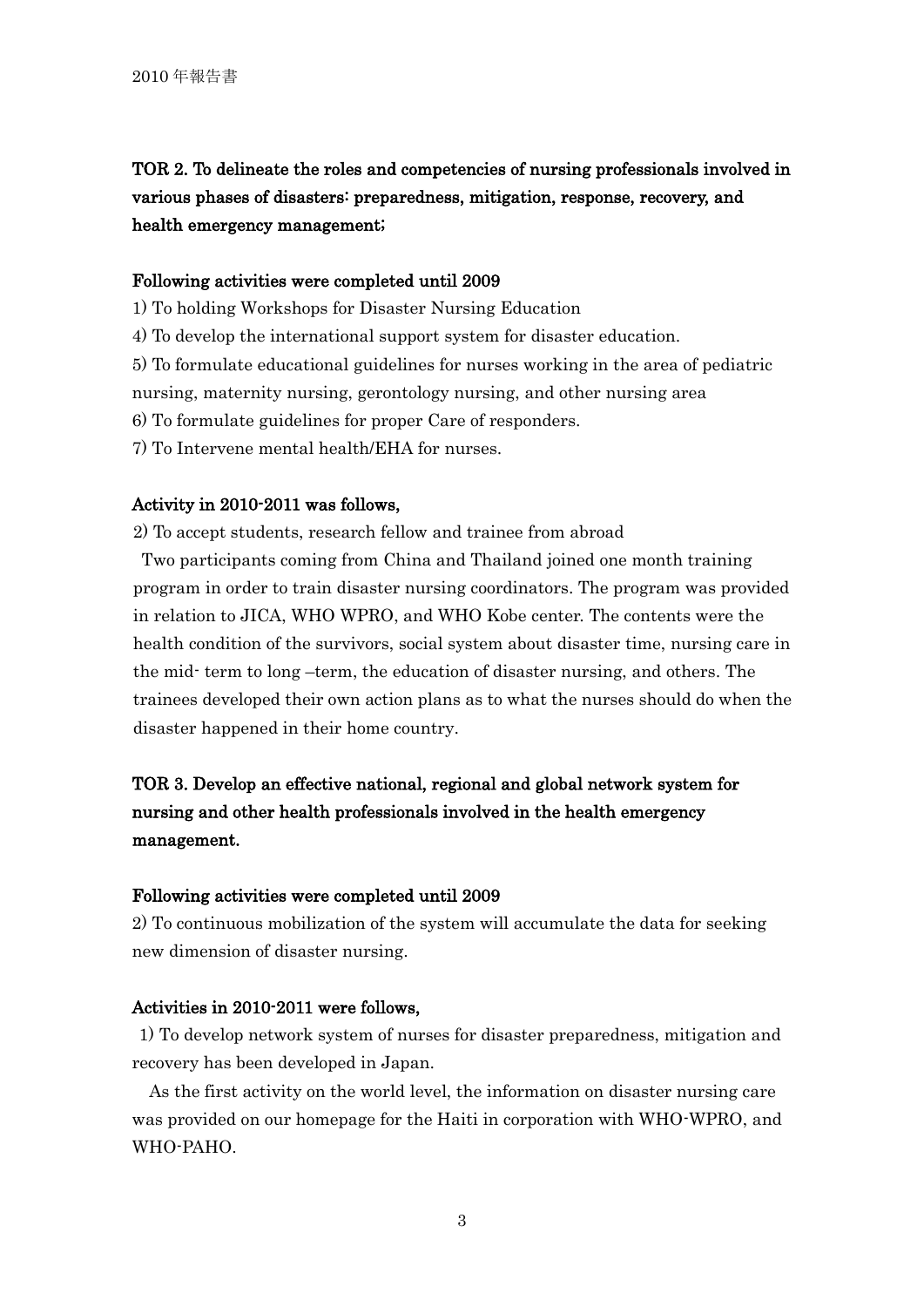As the academic network activity on the world wide level, the second International Conference of World Society of Disaster Nursing held on August, 2012 is now been planned, and our faculty is contributing for planning. Dr. Yamamoto facilitates society's activities as the chairperson of World Society of Disaster Nursing.

At the time of the Great East Japan Earthquake, communication route for information sharing was developed among four organizations: the Japanese Association of Nursing Programs in University (JANPU) which aims to contribute improvement among people through improving nursing education and nursing research with cooperation among higher educational institutes, Japan Association of Nursing Academies (JANA) that aims to improve nursing as discipline through cooperation among academies, Japan Society of Disaster Nursing, and our institute and College of Nursing Art & Science at University of Hyogo. Through this communication way, mid- and long term activities including practice, education, and research will be discussed.

# TOR 4: To implement training needs assessments, develop and implement training programs for the public and professionals involved in disasters and emergency management situation and their prevention.

1) To conduct the training session for health professions and people internationally and internally.

Two training programs on the international level and two on the local level were carried out. The training program titled 'training disaster nursing coordinator' for the professional nurses was done in corporation with JICA and WHO Kobe Center. The training program for nurses in Sichuan, China was conducted in cooperation with Sichuan University.

As the local level, one training program was the relief nurse fundamental training was made in cooperation with the Hyogo Nursing Association. The contents of the program were "fundamental knowledge of disaster nursing", "roles of nurses in the disaster cycle", "roles of nurses at the shelter", "roles and challenges of disaster support nurses", " actual activities at the shelter", " lecture and exercise of triage", "lecture and exercise of mental health care" and " disaster support nurse delivery system in the Hyogo Nursing Association". The program also expected to develop an effective national and regional network system through trainees. As many as 97 nurses attended the lecture for two days- 28th and 29th of January, 2010. Among